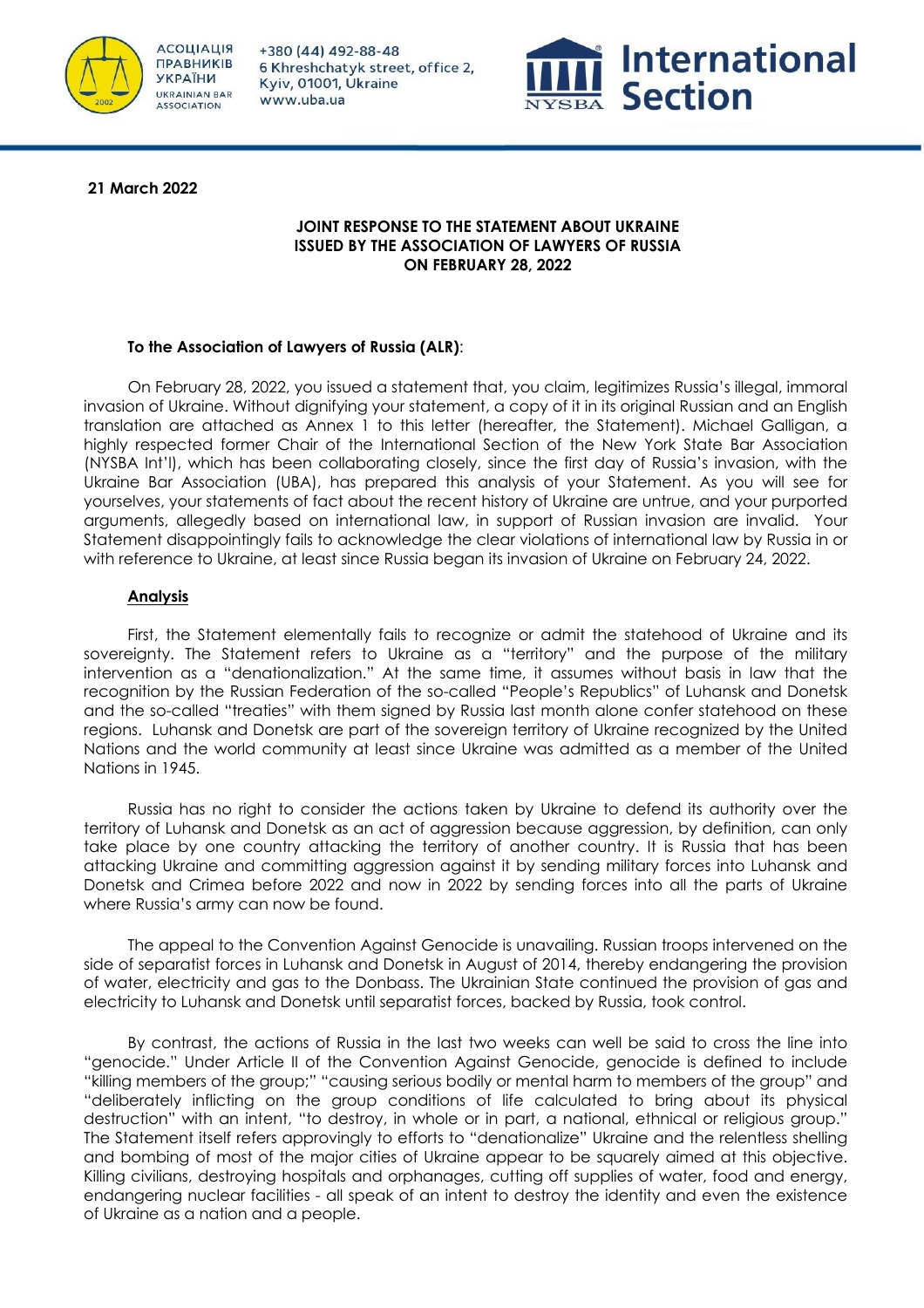

+380 (44) 492-88-48 6 Khreshchatyk street, office 2, Kyiv, 01001, Ukraine www.uba.ua



**21 March 2022 Page 2**

Moreover, it seems clear that the military actions of Russia in Ukraine action constitute "crimes against peace" and "crimes against humanity" under the Principles of International Law Recognized in the Charter of the Nuremberg Tribunal and the Judgment of the Tribunal, which were commissioned by the UN General Assembly and adopted by the International Law Commission in 1950.

The actions of Russia qualify as "crimes against peace" under the Nuremberg Principles because they amount to a "war of aggression" and a "war in violation of international treaties, agreements or assurances." The actions of Russia constitute a war of aggression because Ukraine has not threatened the independence or integrity of the Russian Federation nor done anything else to justify the attack against Ukraine as some form of anticipatory self-defence. Moreover, they directly violate the solemn obligation Russia undertook in Budapest in 1994, when Ukraine ceded control over its nuclear weapons, to not only recognize Ukraine but to safeguard the national integrity of Ukraine within its borders at that time (which included Crimea and the areas now claimed by the Luhansk and Donetsk "Republics").

The actions of Russia also constitute "crimes against humanity" under the Nuremberg Principles because they involve murderous attacks on civilian populations carried out in connection with the crimes against peace just described.

ALR's Statement argues that the actions of NATO in Yugoslavia in 1991 and the airstrikes by the United States in Syria 2021 violate international law because they were not authorized by the UN Security Council in accordance with the UN Charter. That these actions were not formally preauthorized by the Security Council does not change the fact that the military intervention of Russia in Ukraine has not been authorized by the Security Council. If pre-authorization of military action by the United Nations were the only test of the legality of the use of military force in the relationship between States, which we doubt, still nothing about the possible legal deficiencies of the 1991 and 2021 actions changes the fact that the actions of Russia suffer from the same deficiencies to an even greater extent. Moreover, unlike with the examples cited in the Statement, the Security Council and the General Assembly, both by substantial majorities of the member states of the United Nations, have condemned the actions of Russia and required Russia to cease the campaign of destruction it is waging against the Ukrainian nation and its people.

We urge the ALR to recognize the errors of its Statement and to work with NYSBA Int'l and UBA, and lawyers around the globe, in concert with leaders in all walks of life, to stand up for the rule of law and international law.

Sincerely**,**

**Anna Ogrenchuk President, Ukraine Bar Association**

 **/s/***Edward K. Lenci* 

**Edward K. Lenci Chair, International Section New York State Bar Association**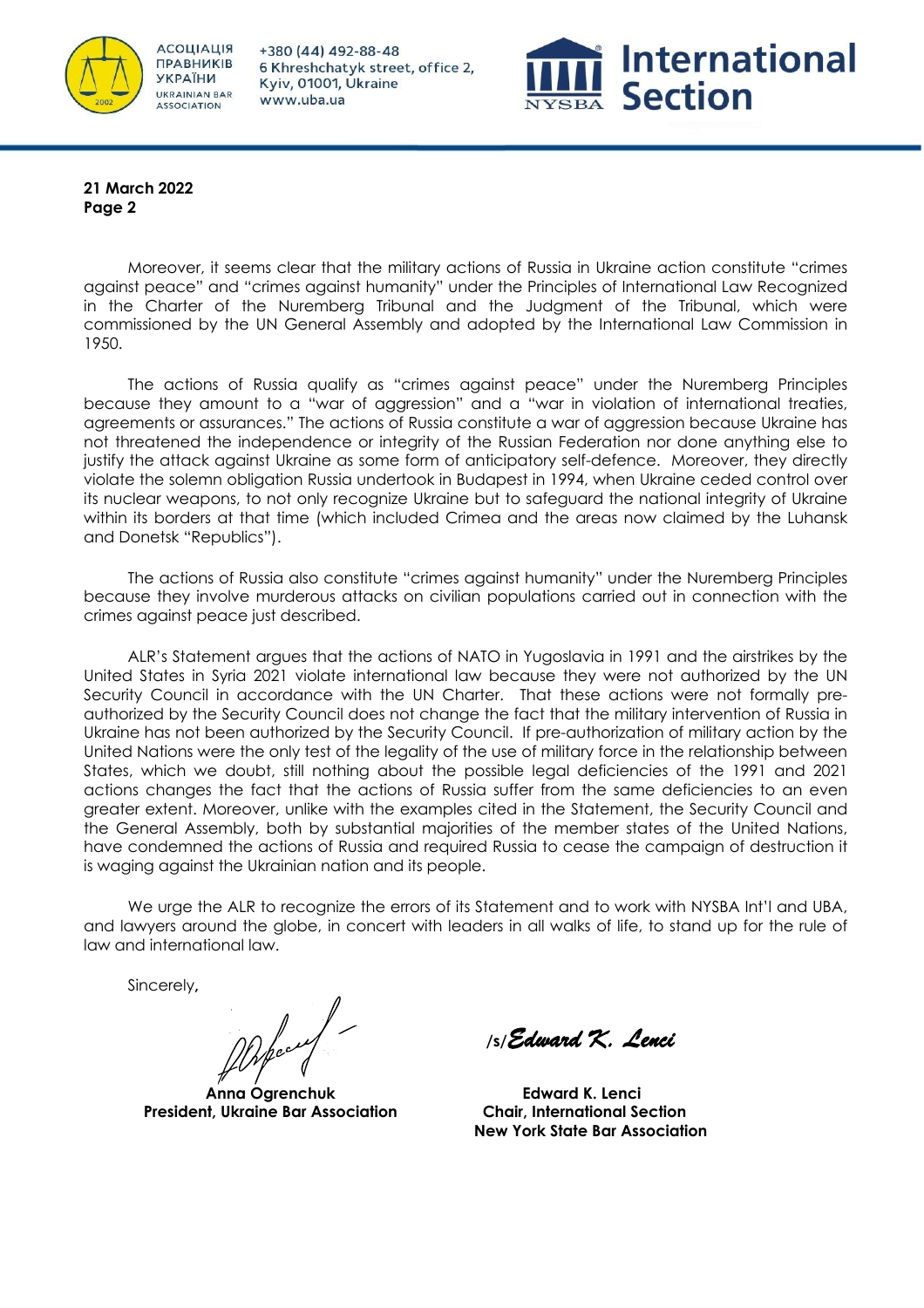



### **ANNEX 1**

[Translation of the statements issued by the Association of Lawyers of Russia dated 28 February 2022 as read under the following link: https://alrf.ru/news/zayavlenie-sopredsedateley-assotsiatsii-yuristovrossii-v-svyazi-s-provedeniem-voennoy-spetsoperatsi/]

### STATEMENT OF THE CO-CHAIRMEN OF THE RUSSIAN BAR ASSOCIATION WITH REGARD TO THE MILITARY SPECIAL OPERATION TO PROTECT DONBASS

Over the past decades, the world community has repeatedly witnessed and continues to witness violations of the basic principles of international law associated with the manifestation of armed aggression of certain countries against others.

For example, in March 1999 NATO military-political bloc started a military operation against Yugoslavia (codenamed "Allied Force"). The formal reason for the airstrikes were accusations against official Belgrade of carrying out ethnic cleansing against the Albanian population of Kosovo. At the same time, the UN Security Council did not give its permission to bomb Yugoslavia.

The NATO attacks in Yugoslavia resulted in the deaths of approximately 2,000 civilians. The military operation was carried out with blatant disregard for the norms of international humanitarian law, resulting in the bombing of defenseless civilian targets. The fundamental principles enshrined in the UN Charter and the Helsinki Final Act were flagrantly violated. The actions of the initiators of the military operation were also inconsistent with the North Atlantic Treaty of 1949, which formed the NATO military-political bloc.

In February 2021, the United States of America carried out airstrikes on Syrian territory on the command of U.S. President Joseph Biden. This act of aggression, without a doubt, also remains outside the bounds of generally accepted norms and principles of international law. Arbitrary detentions, extrajudicial executions and torture, bombardment with unconventional (prohibited) weapons, and illegal strikes against civilian objects are only some of the legal arbitrariness that has occurred.

Since 2014, international norms and agreements have continued to be violated in the territory of Donbass, where an unexplainable genocide of the civilian population has been taking place before the eyes of the world. During the entire period of Ukrainian aggression in the Donetsk and Luhansk People's Republics, more than 5,000 people were killed, including around 100 children! More than 1,600 people became disabled. More than 8 thousand people were wounded with various degrees of severity.

The people of Donbass were persecuted based on ethnicity, language, and political beliefs.

In recent days, the situation in Donbass has sharply escalated. On February 24, 2022, Russian President Vladimir Putin announced that he had decided to conduct a special military operation to demilitarize and denationalize the territory of Ukraine.

It should be noted that the actions of the Russian Federation are certainly taken in order to provide military and technical assistance to the sovereign states recognized by Russia and other countries the Luhansk People's Republic and the Donetsk People's Republic in connection with the existence of facts of aggression against them.

Provision of military and technical assistance to the recognized sovereign states complies with all the necessary legal norms adopted at the level of the United Nations, because the republics and the Russian Federation has signed the respective treaties on friendship, cooperation and mutual assistance. These treaties contain provisions on mutual obligations to provide assistance to help eliminate emerging threats and mutually ensure defense and security.

In addition, the actions of the Kiev authorities with respect to the republics recognized by the Russian Federation are interpreted as manifestations of aggression according to the criteria defined by UN General Assembly resolution 3314 (XXIX) of December 14, 1974.

Thus, the legality of the decisions taken by the President of the Russian Federation follows from the applicable international law, interstate agreements and federal laws of the Russian Federation, which